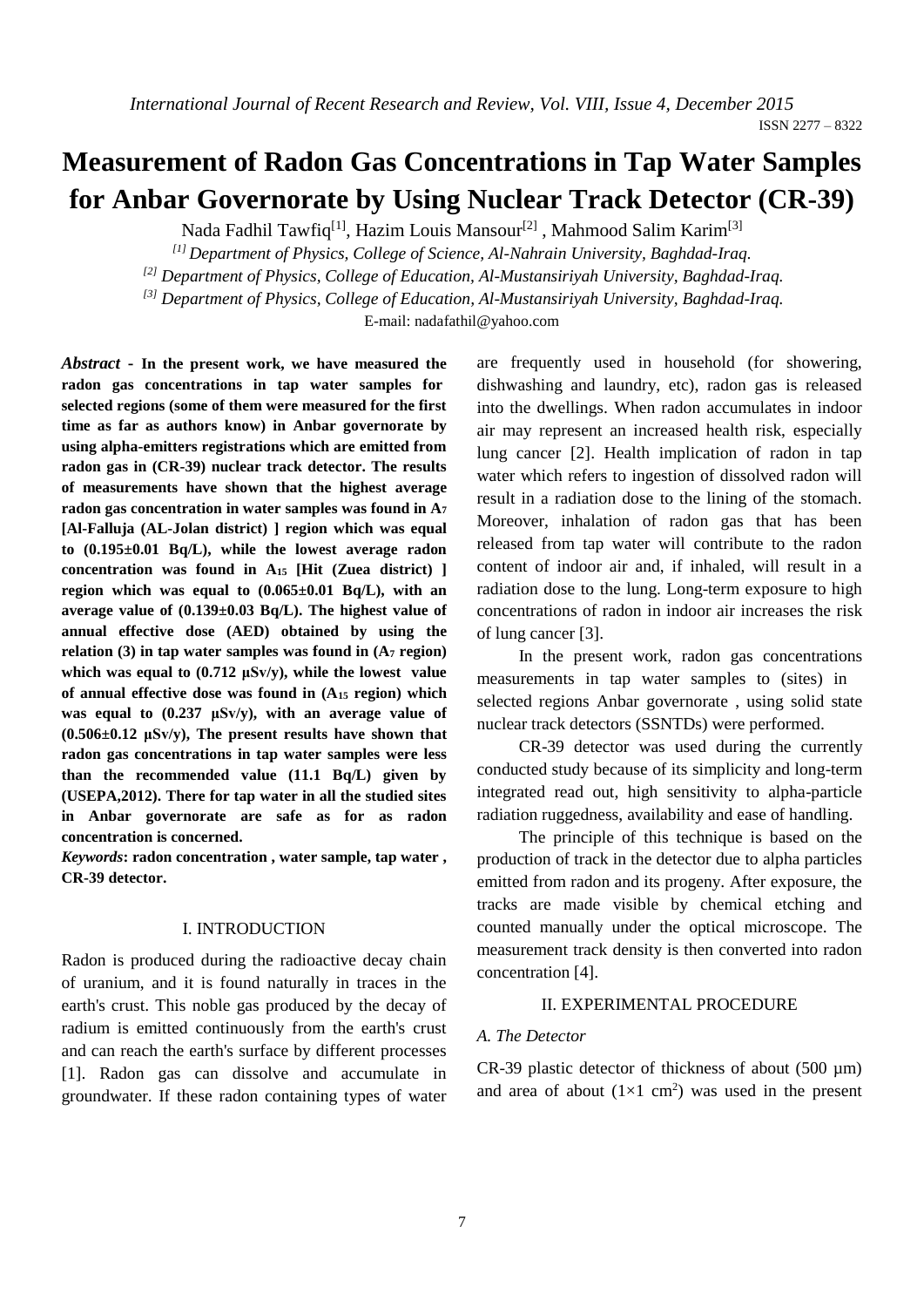study which is sensitive to alpha particles of energy up to 40 MeV .It was used as integrating detector of αparticles from <sup>222</sup>Rn its and daughters nuclei.

When an  $\alpha$ -particle penetrates the detector, the particle causes damage along its path, the damage is then made visible by chemical etching. The etching produces a hole in the detector along the path of the particle. The hole can be easily observed in a light transmission microscope with a moderate magnification [5].

# *B. Description of Study Area*

Anbar governorate is the largest province in Iraq geographically. Encompassing much of the country's western territory, it shares borders with Syria, Jordan, and Kingdom Saudi Arabia as shown in fig. 1. Table I shows symbol and location name for the different studied sites in Anbar governorate. Geographically, Anbar province consider part of the arabian peninsula. Characterized by desert climate, and low rainfall and high variation of heat between day and night, where summer temperatures rises to about  $(50 \degree C)$ , and in the winter down to about  $(0 °C)$ . The northwesterly winds and the south-west winds sometimes amounting to a maximum speed of about (21 m/s). The latitude and longitude of Anbar governorate are (31.5º-35º N) and  $(39^{\circ} - 44^{\circ}$  E) respectively. It is located about  $(60 \text{ m})$ above the sea level, with a total area of approximately of about (140000 km<sup>2</sup>) [6].

## *C. The Exposure*

(1/4 litter) in volume of tap water samples were collected from different regions in Anbar governorate. The drinking water samples were obtained from the water networks in dwellings ,(four samples were taken from each of the twenty studies regions).

The radon gas concentrations in tap water samples were obtained using the sealed-cup (can) technique as shown in fig. 2.

After one month of exposure the detectors were etched chemically in NaOH solution for 6.25 N at temperature 60°C for 6 hours. After etching, the detectors were washed for 30 minutes with running cold water, then with distilled water and finally with a 50% water/alcohol solution. After a few minutes of drying in

the air, the detectors were ready for track counting. The tracks were then counted using an optical microscope having a magnification of 400x.

# *D. Radon Concentration Measurement*

The density of the tracks  $(\rho)$  in of the samples were obtained according to the following relation [7] :

Tracks density (
$$
\rho
$$
) =  $\frac{\text{Average number of total pits (track)}}{\text{Area of field view}}$  (1)

The radon gas concentrations in water samples were obtained by the comparison between track densities registered on the detectors of the samples and that of the standard water samples, which are shown in fig. 3, using the relation [8]:

$$
C_x = \rho_x \cdot (C_s / \rho_s)
$$
 (2)  
where:

 $C_X$ : is the radon gas concentration in the unknown sample.

 $C<sub>S</sub>$ : is the radon gas concentration in the standard sample.

 $\rho_X$  : is the track density of the unknown sample (track/mm<sup>2</sup> ).

 $\rho_s$  : is the track density of the standard sample (track/mm<sup>2</sup> ).

Fig. 3 shows the relation between radon gas concentration and track density in standard water samples.

### *E. The annual effective dose in water*

The annual effective dose (AED) of an individual consumer due to intake of radon from tap water in terms of (μSv/y) units was obtained using the relation [9]:  $AED \left( \mu S v / v \right) = C_{Rn} C_{Rw} D_{cw}$  (3) Where  $C_{Rn}$  is the concentration of radon in the ingested tap water in  $(Bq/L)$  units,  $C_{Rw}$  is consumption rate of water and it is equal to 730 L/y and  $D_{cw}$  is the dose conversion factor and it is equal to  $(5 \times 10^{-9} \text{ Sv/Bq})$ [10].

# *F. Determination of radon exhalation rate in soil and water samples*

The radon exhalation rate (RER) or  $(E_A)$  of any sample is defined as the flux of radon released from the surface of material. The radon exhalation rate in terms of area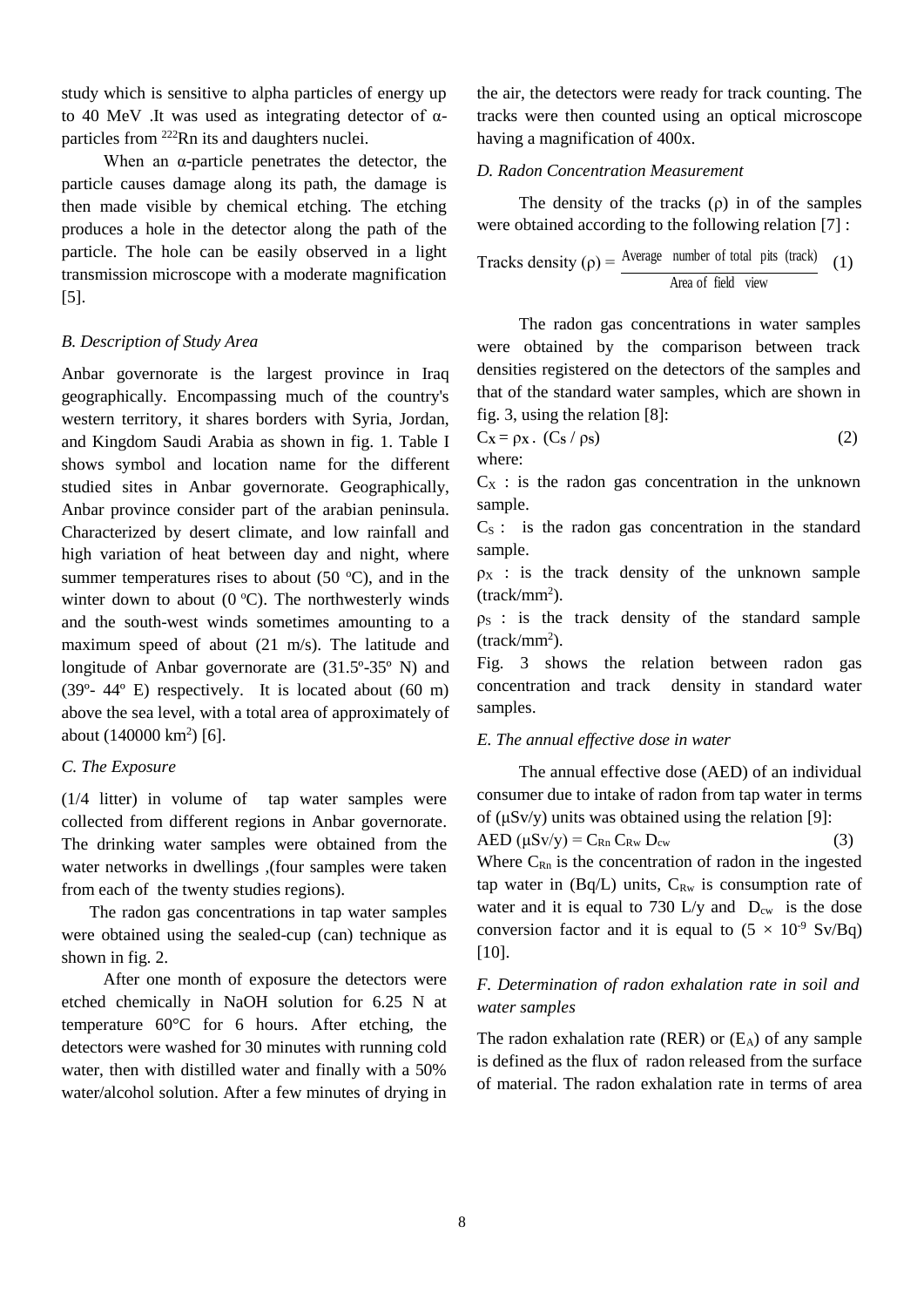(surface exhalation rate) in units of  $Bq.m^{-2}.h^{-1}$  can be obtained by the relation [11]:

$$
RER = \frac{C V \lambda}{A [T + \lambda^{-1} (e^{-\lambda T} - 1)]}
$$
 (4)

where:

C: is the integrated radon exposure  $(Bq.m^{-3}.h)$ . V: is the volume of air in the cup  $(m<sup>3</sup>)$ .  $\lambda$ : is the decay constant for <sup>222</sup>Rn (h<sup>-1</sup>) A : is the surface area of the sample  $(m<sup>2</sup>)$ . T : is the exposure time ( h).

#### *G. Determination of dissolved radon concentration*

The dissolved radon concentration in tap water in terms of (Bq/L) units was obtained using the relation [12].  $C_d (Bq/L) = C_{Rn} \lambda h T / L$  (5) where :

 $C_{\text{Rn}}$  is the concentration of radon in the ingested tap water in (Bq/L) units

 $\lambda$  : is the decay constant for <sup>222</sup>Rn (h<sup>-1</sup>)

h : is the distance from the surface of water to the detector (m)

 $T :$  is the exposure time  $(h)$ 

 $L$  : is the depth of the sample  $(m)$ 

## III. RESULTS AND DISCUSSION

Table II presents radon gas concentrations in tap water samples for selected regions in Anbar governorate (obtained by using relation (2)). It can be noticed that, the highest average radon concentration in water samples was found in  $A_7$  [Al-Falluja (AL-Jolan district) ] region which was equal to  $(0.195\pm0.01 \text{ Bq/L})$ , while the lowest average radon concentration was found in  $A_{15}$  [Hit (Zuea district) ] region which was equal to  $(0.065\pm0.01$  Bq/L), with an average value of (0.139±0.03 Bq/L) (Fig. 4).

The highest value of annual effective dose (AED) (obtained by using relation (3)) in water samples was found in (A<sub>7</sub> region) which was equal to (0.712  $\mu$ Sv/y), while the lowest value of annual effective dose was found in  $(A_{15}$  region) which was equal to  $(0.237 \mu Sv/y)$ , with an average value of  $(0.506 \pm 0.12 \,\mu\text{Sv/y})$  (Fig.5).

The highest value of radon exhalation rate (RER) (obtained by using relation (4)) in tap water samples was found in  $(A<sub>7</sub>$  region) which was equal to  $(162.226)$  $\mu$ Bq/m<sup>2</sup>h), while the lowest value of radon exhalation rate in tap water samples was found in (A<sub>15</sub> region) which was equal to  $(54.075 \mu Bq/m^2h)$ , with an average value of  $(115.264 \pm 29.52 \,\mu Bq/m^2h)$  (Fig.6).

The highest value of dissolved radon concentration  $(C_d)$  (obtained by using the relation (5)) in tap water samples was found in  $(A<sub>7</sub>$  region) which was equal to (2.385 Bq/L), while the lowest dissolved radon concentration in tap water samples was found in  $(A<sub>15</sub> region)$  which was equal to  $(0.795 Bq/L)$ , with an average value of  $(1.695\pm0.43 \text{ Bq/L})$  (fig. 7). It is interesting to mention that ,some of the present results concerning the radon gas concentrations and dissolved radon gas concentrations for tap water samples , such as [AL-Ramadi (5 kilo), Al-Qaim (AL-Resala district), Hadetha] regions in Anbar governorate ,were obtained for the first time as for as authors know.

The present results for Anbar governorate have shown that the radon gas concentration in all tap water samples were found to be less than the recommended value given by (USEPA,2012) which was equal to (11.1 Bq/L) [13]. Also the annual effective dose in all studied samples were found to be less than the recommended value  $(1 \text{ mSv/y})$  given by (EPA, 2000) [14]. Therefore, the tap water in all the studied regions in Anbar governorate are safe as far as radon concentration is concerned.

# IV. CONCLUSION

The highest average radon gas concentration in tap water samples was found in  $A_7$  [Al-Falluja (AL-Jolan district)] region, which was equal to  $(0.195\pm0.01 \text{ Bq/L})$ , while the lowest average radon gas concentration was found in  $A_{15}$  [Hit (Zuea district)] region which was equal to (0.065±0.01 Bq/L)**,** with an average value of  $(0.139\pm0.03 \text{ Bq/L})$ . The radon gas concentration in tap water samples were found to be less than the recommended value of (11.1 Bq/L) given by (USEPA,2012). Therefore, the tap water in all the studied regions in Anbar governorate are safe as far as radon concentration is concerned.

#### V. REFERENCES

- [1] Nita D.C., Cosma C., Botond P., Moldovan M., Studia UBB Phys, 1/2009, 107–113, (2009).
- [2] Nikolov J., Todorovic N., Forkapic S., Bikit I., Mrdja D., Wld. Acad. Sci., Eng. Tech., 52, pp.307–310, (2011).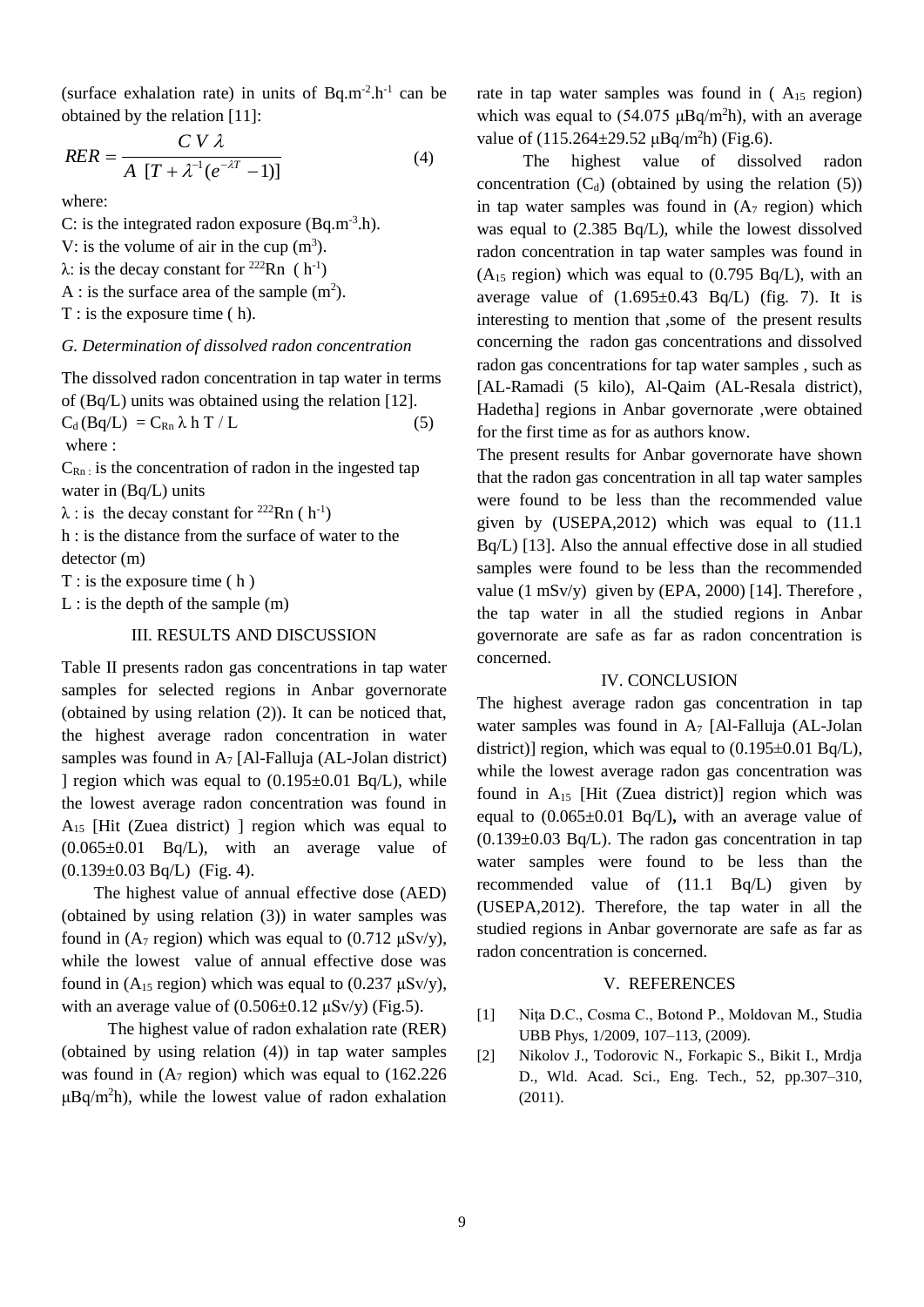- [3] Tawfiq N.F.," Uranium and radon concentration in ground water in Aucashat city (Iraq) and the associated health effects"Advances in Applied Science Research,4 ,No.3, pp. 167–171, (2013).
- [4] Shashikumar.T.S, Chandrashekara.M.S, Paramesh.L " Studies on Radon in soil gas and Natural radionuclides in soil, rock and ground water samples around Mysore city" International Journal of Environmental Sciences, 1,No.5, pp.787-797, (2011).
- [5] ICRP, "Protection against Rn-222 at Home and at Work" International Commission on Radiological Protection Publication 65. Ann. ICRP 23 (2). Pergamon Press; Oxford, (1993).
- [6] Al-Mohamdi,Y.H , Maklf,A.L." The foundations of natural development in Al-Anbar governorate "Journal of College of Anbar Education, Anbar University 1, pp.104-118 ,(2012).
- [7] Amalds O.,Custball N.H .& Nielsen G.A. "Cs<sup>137</sup> in Montarq Soils",Health Physics,57, No.6,pp.955-958, (1989).
- [8] Durrani S.A. & Bull R.K., "Solid State Nuclear Track Detection: Principles, Methods and Applications", Pergammon Press, U.K. ,(1987).
- [9] Alam M. N., Chowdhry M. I., Kamal M., Ghose S., Islam M. N. & Awaruddin M., Radiological assessment of drinking water of the Chittagong region of Bangladesh, Radiat. Prot. Dosim., 82, pp.207–214, (1999).
- [10] UNSCEAR United Nations Scientific Committee on the Effects of Atomic Radiation: Sources and Effects of Ionizing Radiation, 1,United Nations ,New York, (2000).
- [11] Ferreira A.O., Pecequilo B.R. and Aquino R.R., "Application of a Sealed Can Technique and CR-39 detectors for measuring radon emanation from

undamaged granitic ornamental building materials", Radioprotection Journal, 46, No.6, pp.49-54, (2011).

- [12] Kant K., Upadhyay S.B. and Chakarvarti S.K. " Alpha activity in Indian thermal springs" Iran. J. Radiat. Res. 2 , No. 4, pp.197-204, (2005).
- [13] USEPA "Report Drinking Water Standards and Health Advisories" ,(2012).
- [14] Environmental Protection Agency (EPA) regulations, Final Rule for Non-Radon Radionuclides in Tap Water, Technical Fact Sheet, EPA, 815-F-00-013, (2000).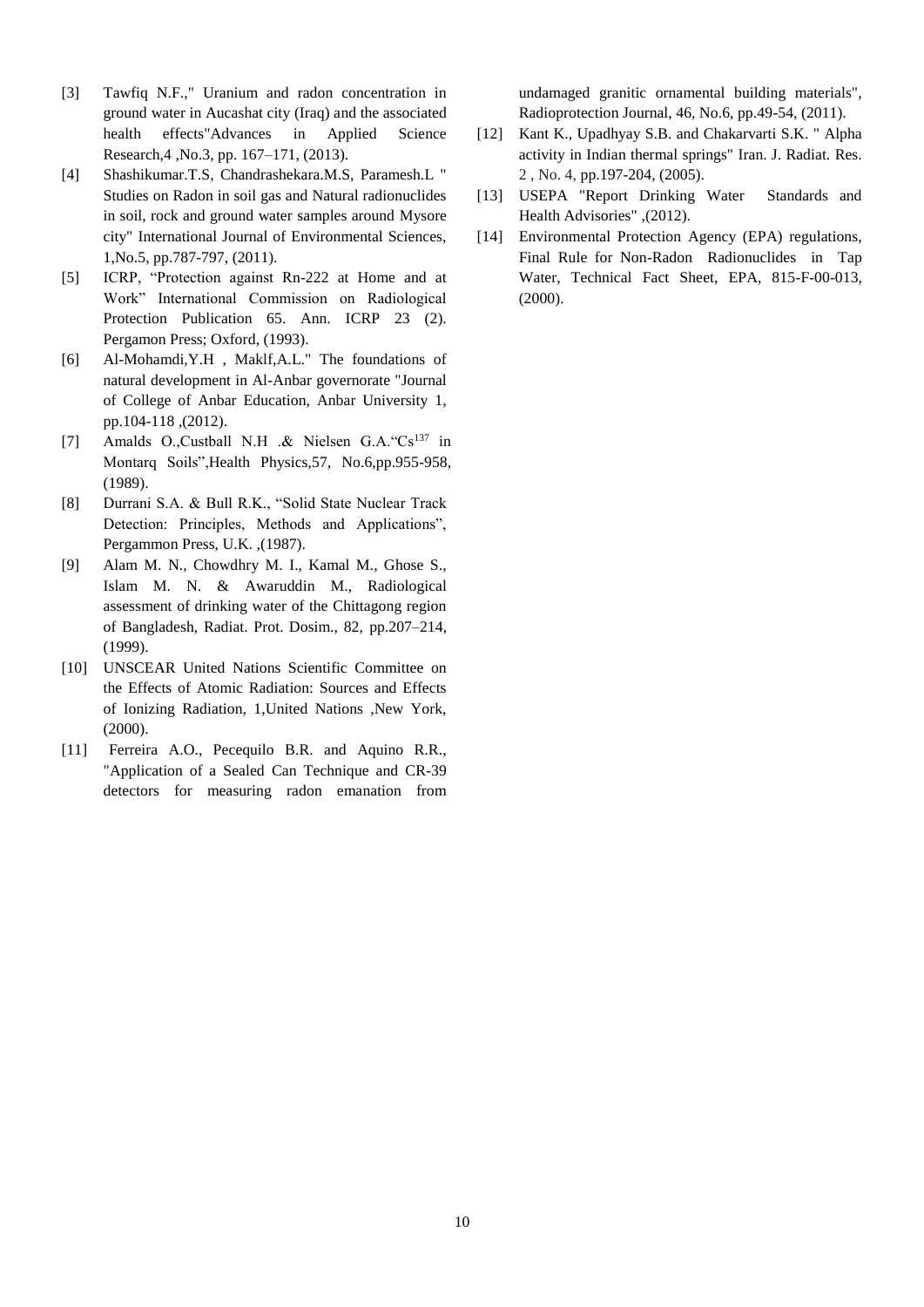

Fig. 1. Sketch map showing locations for the studied sites in Anbar governorate

.



Fig. 2. Sealed-cup technique used for water samples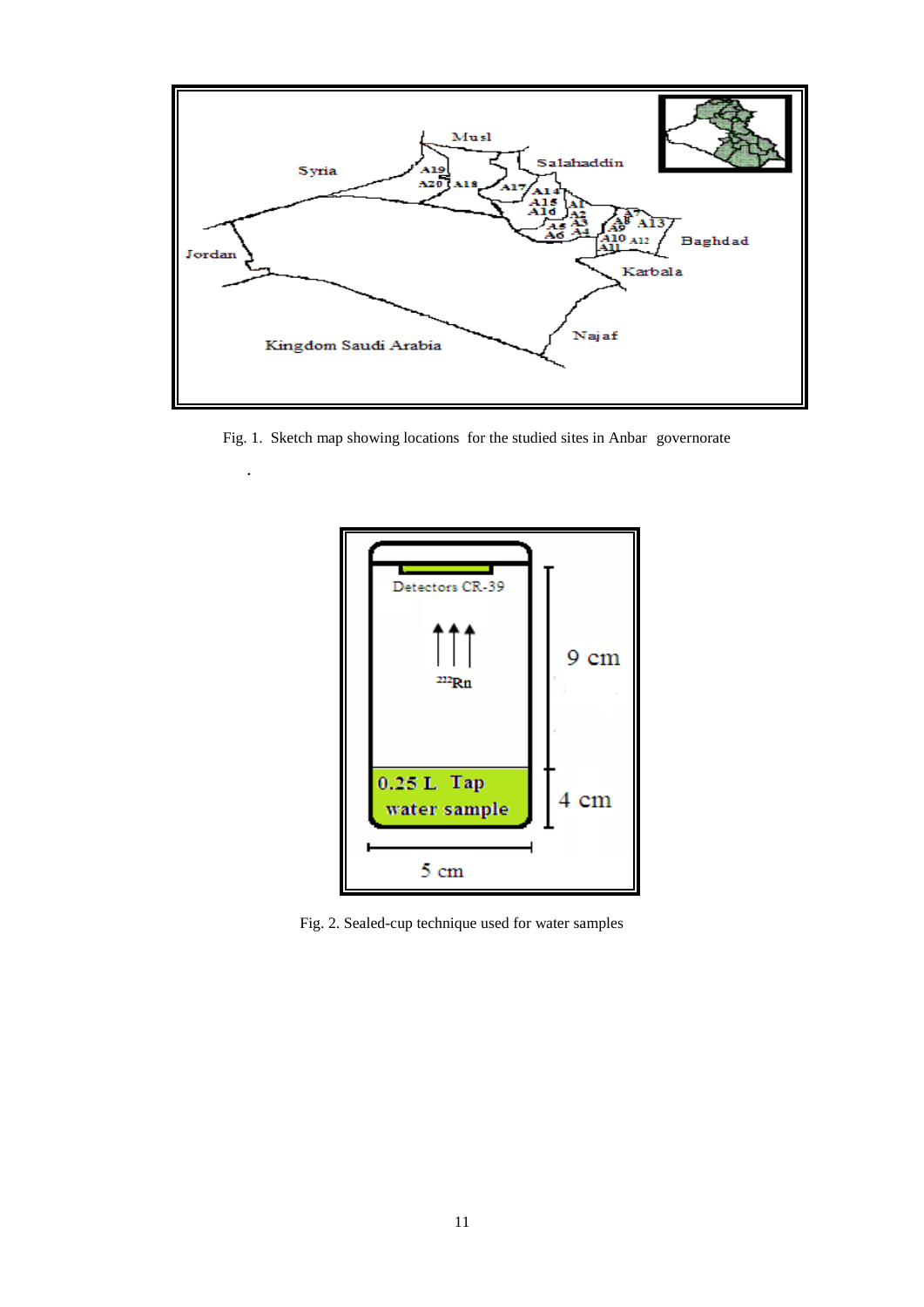

Fig. 3. Relation between radon gas concentration and track density in standard water samples



Fig. 4. A histogram illustrating the change in radon gas concentration  $(C_{Rn})$  in tap water samples for all regions studied in Anbar governorate.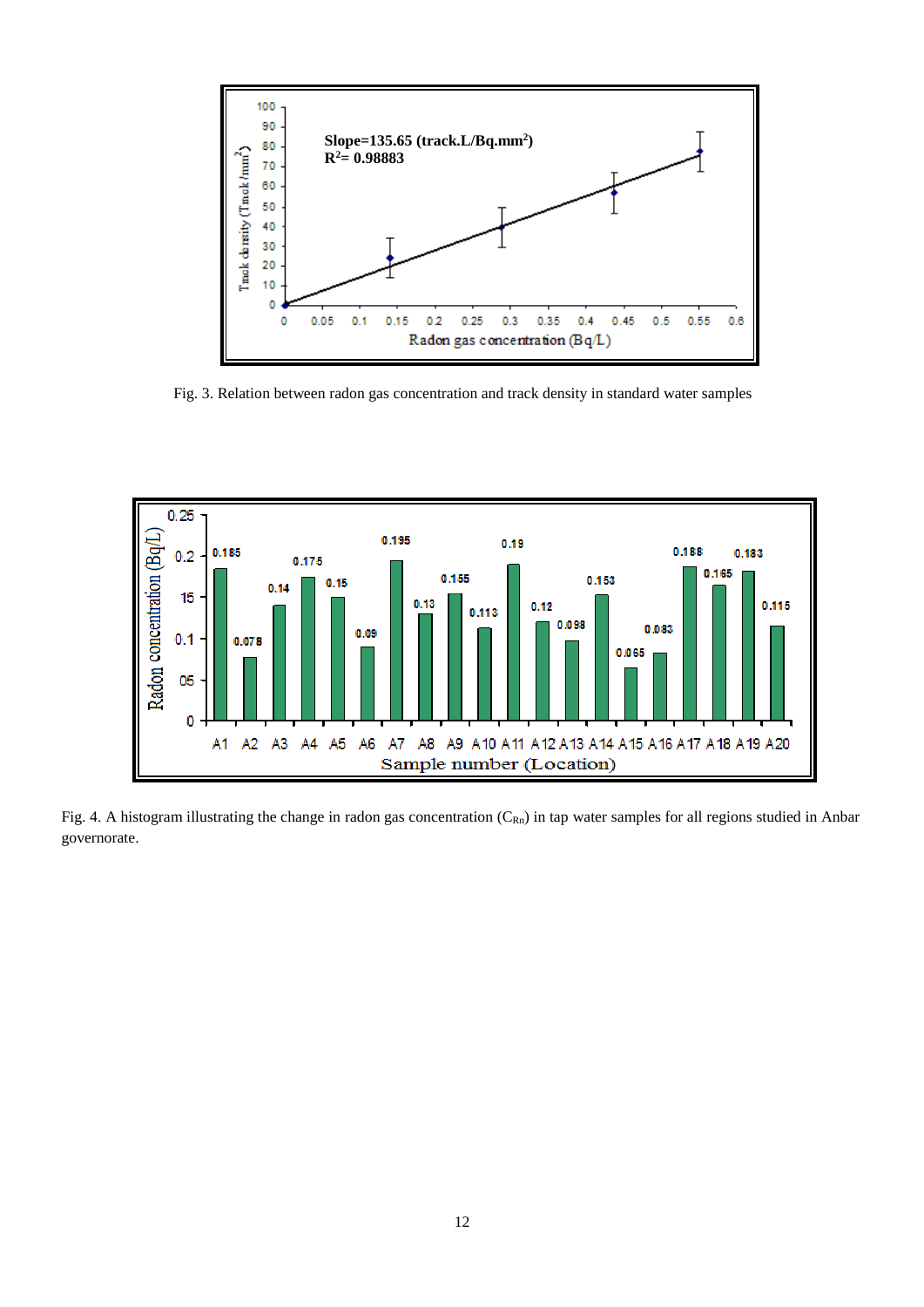

Fig. 5 A histogram illustrating the change in annual effective dose (AED) in tap water samples for all regions studied in Anbar governorate.



Fig.6. A histogram illustrating the change in radon exhalation rate (RER) in tap water samples for all regions studied in Anbar governorate.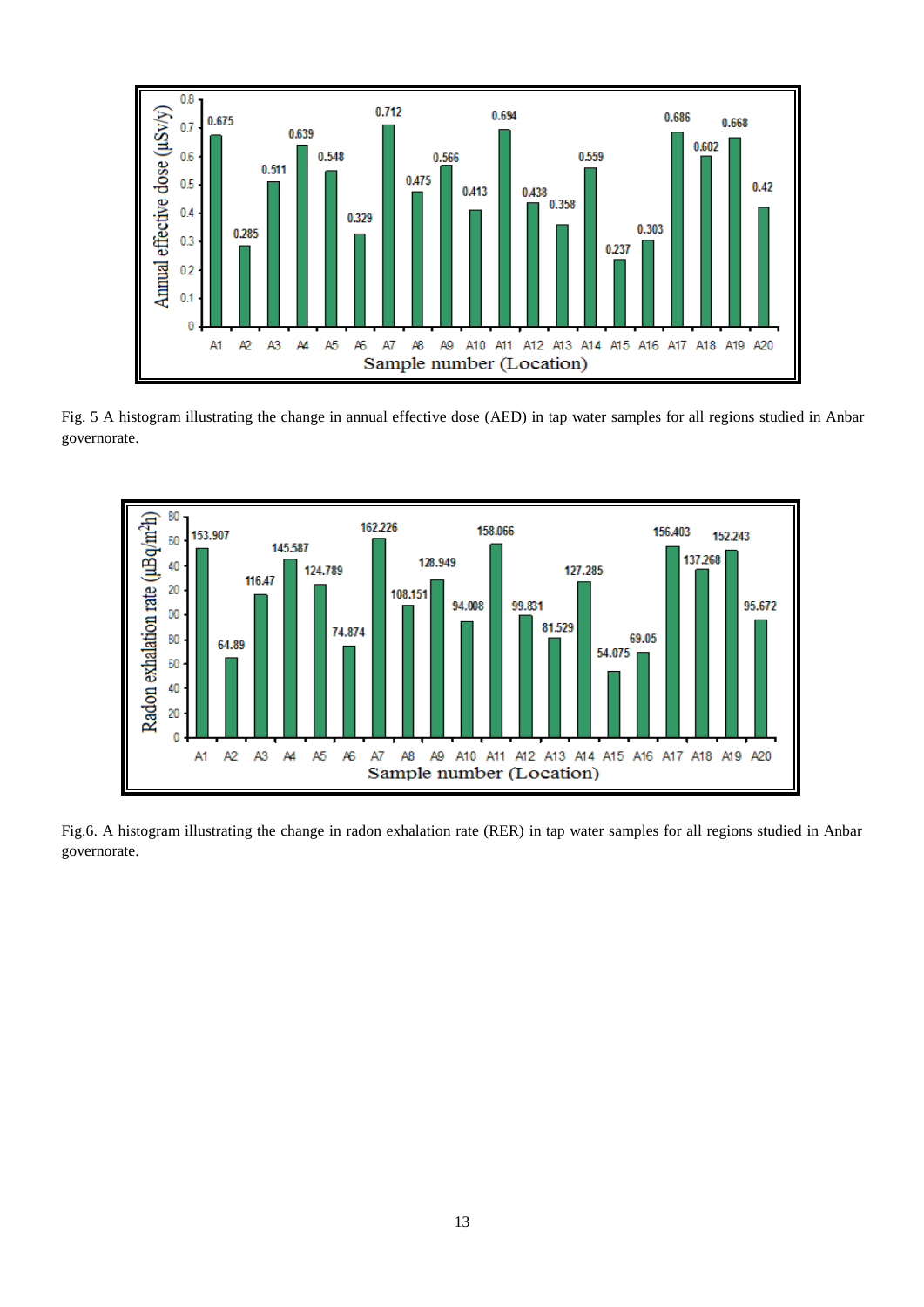

Fig.7. A histogram illustrating the change in dissolved radon concentration  $(C_d)$  in tap water samples for all regions studied in Anbar governorate.

# Table I

Symbol and location name for samples sites in Anbar governorate

| <b>Symbol</b>  | <b>Location name</b>                 | <b>Symbol</b> | <b>Location name</b>                 |  |
|----------------|--------------------------------------|---------------|--------------------------------------|--|
| A <sub>1</sub> | AL-Ramadi<br>(AL-Taimeem district)   | $A_{11}$      | AL-Falluja<br>(AL-Resala district)   |  |
| A <sub>2</sub> | AL-Ramadi<br>(AL-Andalus district)   | $A_{12}$      | AL-Falluja<br>(AL-Garma district)    |  |
| $A_3$          | AL-Ramadi<br>(AL-shurta district)    | $A_{13}$      | AL-Falluja<br>(AL-Saqlawia district) |  |
| $A_4$          | AL-Ramadi<br>(AL-Warar district)     | $A_{14}$      | Hit<br>(Kabesa district)             |  |
| $A_5$          | AL-Ramadi<br>$(5 \text{ kilo})$      | $A_{15}$      | Hit<br>(Zuea district)               |  |
| A <sub>6</sub> | AL-Ramadi<br>(AL-Mualimeen district) | $A_{16}$      | Hit<br>(Muradea district)            |  |
| A <sub>7</sub> | AL-Falluja<br>(AL-Jolan district)    | $A_{17}$      | Hadetha                              |  |
| $A_8$          | AL-Falluja<br>(AL-Kadesea district)  | $A_{18}$      | Anah                                 |  |
| A <sub>9</sub> | AL-Falluja<br>(AL-Ameen district)    | $A_{19}$      | Al-Qaim<br>(AL-Obaydi district)      |  |
| $A_{10}$       | AL-Falluja<br>(AL-Mansour district)  | $A_{20}$      | Al-Qaim<br>(AL-Resala district)      |  |